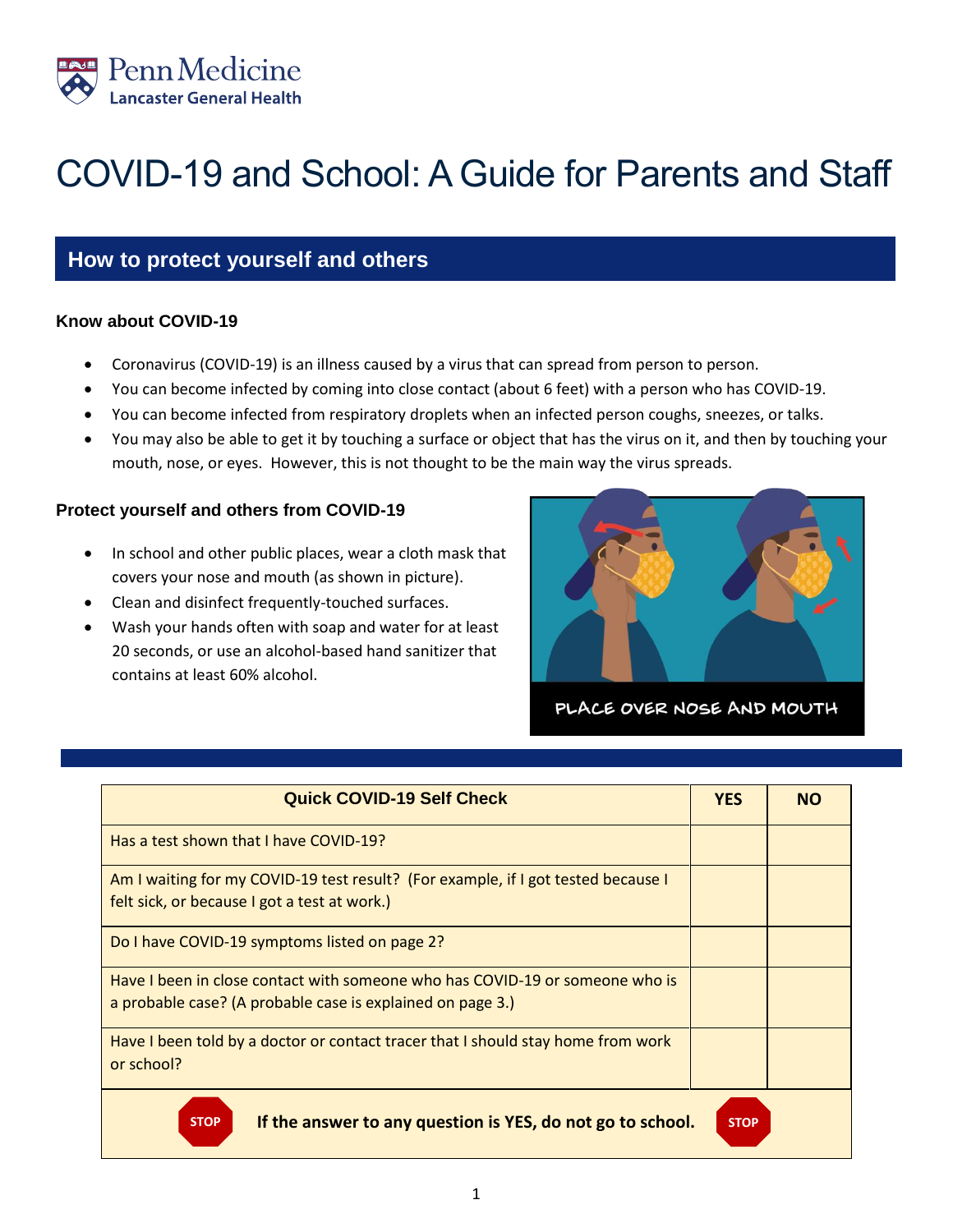# **What to do if you or your child is sick**

**The symptoms of COVID-19 can include the following:**



#### **Headache, sore throat, and runny nose can also be symptoms. Learn more at [cdc.gov/coronavirus.](file:///C:/Users/jg074/AppData/Local/Microsoft/Windows/INetCache/Content.Outlook/VCQ5VQI4/cdc.gov/coronavirus)**

# **If you or your child is sick with symptoms of COVID-19:**

- Do not go to work or school. Stay home unless you are going out to get medical care.
- If you have an emergency, call 911. Emergency signs include trouble breathing, chest pain, new confusion, inability to stay awake, and bluish lips or face.
- Call your doctor. Your doctor will decide if you need a COVID-19 test.
- If you do not have a doctor, you can visi[t www.lghealthurgentcare.org](http://www.lghealthurgentcare.org/) and call one of Penn Medicine LG Health's seven Urgent Care locations or schedule an online video visit at LGHealth.org/OnDemand.

# **When to return to work or school**

First, see your doctor and follow your doctor's advice.If you get a test for COVID-19, do not go to work or school while you wait for your result.

- **If your doctor does not give you a test for COVID-19**, you can return to school when your symptoms are gone, or when your doctor gives you a note to return to school.
- **If your doctor gives you a test for COVID-19 and you do not have COVID-19,** you can return to school when your symptoms are gone, or when your doctor gives you a note to return to school.
- **If your doctor gives you a test for COVID-19 and you have COVID-19**, follow the tips on page 3.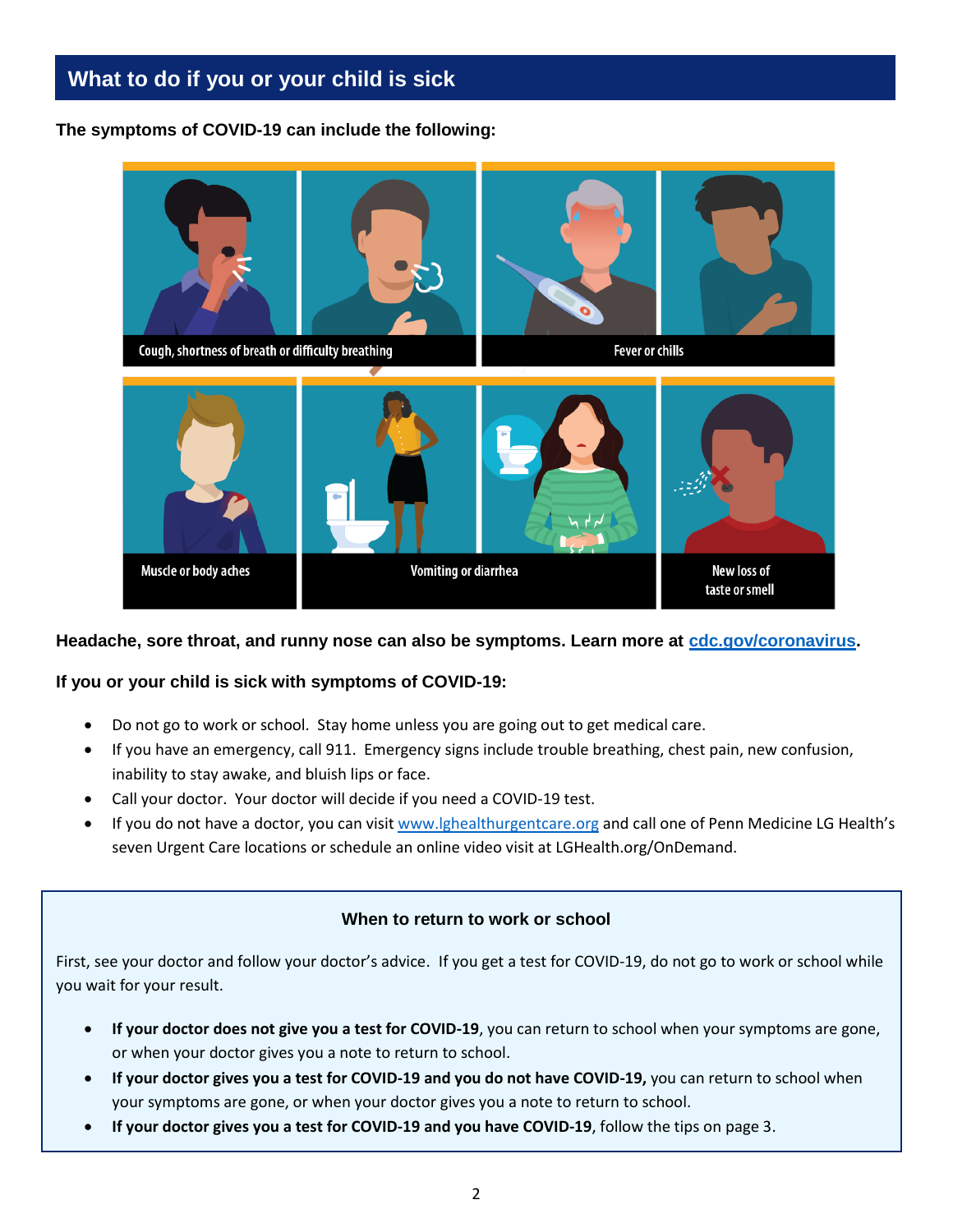# **Tell your school and people close to you**

- Contact your child's school to let them know your child has COVID-19.
- If you work at a school, please contact your manager or HR department to let them know you have COVID-19.
- Let your close contacts know you have the virus. Close contacts are people you live with and people who have been within 6 feet of you for 15 minutes or more, since 48 hours before you first felt sick.

# **Take care of yourself**

**What is a probable case?**

If you develop COVID-19 symptoms after you have been in close contact with someone with COVID-19, you should follow the instructions in this section. Until you are tested for COVID-19, it is safest to assume that you might have it. We call this a "probable case".

- Get rest and stay hydrated.
- Take over-the-counter medicines, such as acetaminophen (Tylenol) to help you feel better.
- If your symptoms get worse or you are short of breath, call your doctor.
- If you do not have a doctor, you can visi[t www.lghealthurgentcare.org](http://www.lghealthurgentcare.org/) and call one of Penn Medicine LG Health's seven Urgent Care locations or schedule an online video visit at LGHealth.org/OnDemand.
- Call 911 if you have severe trouble breathing or any other emergency warning signs.

# **Stay home and away from others ("in isolation")**

- Do not go to work or school. Do not leave your home except to get medical care.
- As much as possible, you should stay in one room away from other people and pets if you are sick. If that is not possible, stay at least 6 feet away from others.
- Wear a face mask if you are around other people at home or have to go to the doctor.
- Wash your hands often with soap and water for at least 20 seconds. If soap and water aren't available, use an alcohol-based hand sanitizer.

# **When to return to work or school**

**If you have COVID-19 and you had symptoms**, you can return to school when all 3 of these things happen:



At least 10 days have passed since you first had symptoms

You have had no fever for at least 24 hours without taking fever-reducing medicine

Your other symptoms have improved

 **If you have COVID-19 and you did not have symptoms**, you can return to school 10 days after your test showed you have COVID-19.